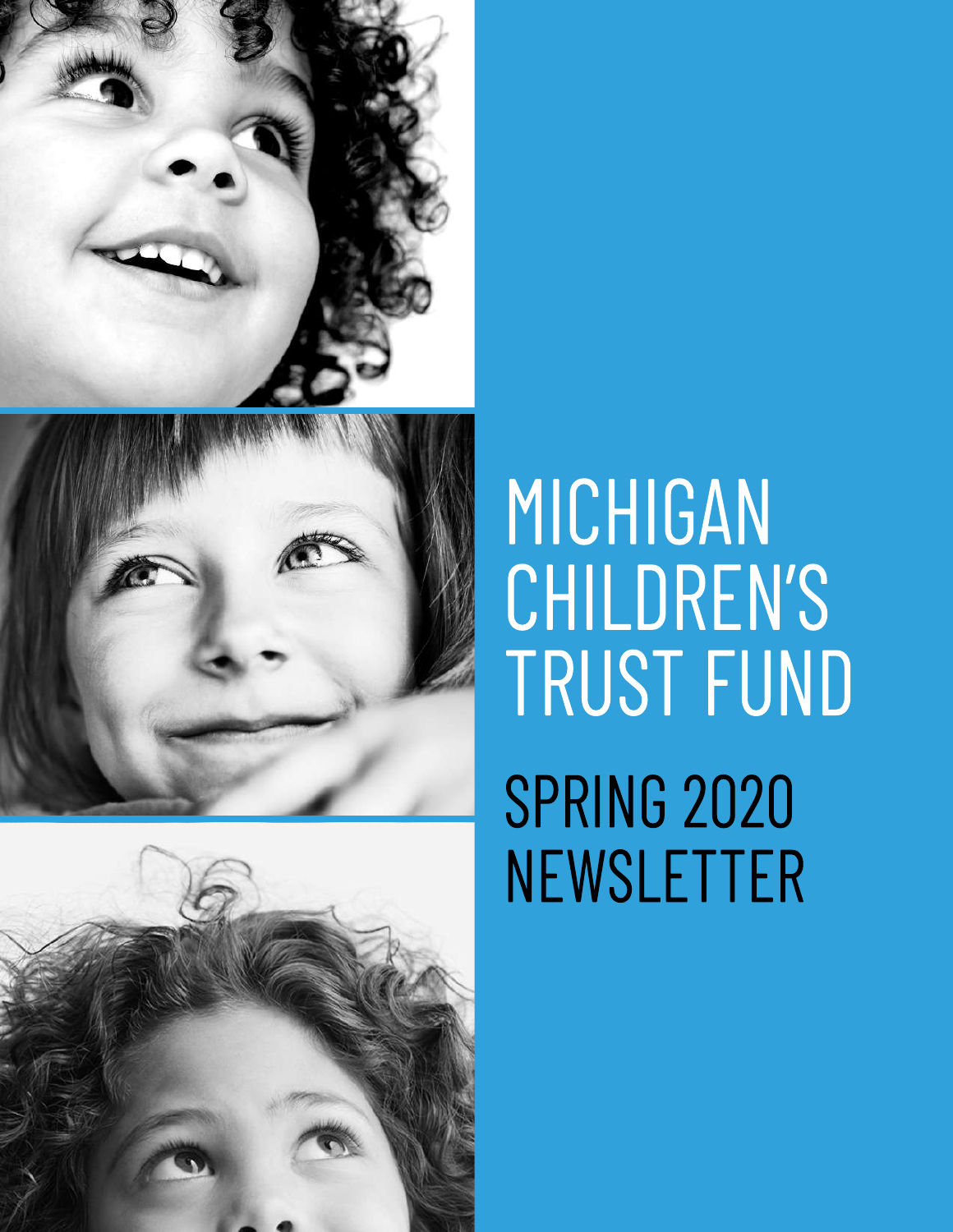# **Pdate FROM THE DIRECTOR'S DESK**



Traditionally, April is a time that we unite with our fellow advocates across the state to elevate the importance of child abuse prevention. During this extraordinary time, each Michigan county has redesigned Child Abuse Prevention Month 2020 while maintaining our laser focus on the well-being of our children and support for our families! To this end, take a moment to watch out for our children. At a time when we are sheltering in place, many families are under tremendous stress with changes in employment, home schooling and not socializing with our friends and family, which is critical to our health. If you have a child, neighbor, or friend who is struggling and needs help, take a moment to check in with them. A list of key resources is provided for you on the next page, including Ml-211, if you or someone you love needs additional assistance during these everchanging times. You may also find our new **Crisis Parent** & **[Caregiver Guide](https://www.michigan.gov/documents/ctf/CTF_Parent_Guide_687268_7.pdf)** helpful for yourself or to share with others.

Like many organizations throughout Michigan, CTF has creatively adapted our 2020 CAP Month as a virtual campaign. Although circumstances required us to cancel this year's Child Abuse Prevention Awareness Day Rally at the State Capitol, we've been able to raise awareness in alternative, meaningful ways. Earlier this month, we celebrated Prevent Child Abuse America's National Wear Blue Day to raise awareness for child abuse prevention. Thank you to the thousands of you who participated! We hope that you will continue to interact with us on social media as we work hard to create new content and share helpful resources. Please take some time to check out, Like, Comment and Share on our **[Facebook page](http://www.facebook.com/MichiganCTF)** as you keep an eye out for exciting announcements in the coming weeks!

One simple yet meaningful way you can make a difference this Child Abuse Prevention Month is by planting a virtual pinwheel in PCAA's [nationwide pinwheel garden](https://pinwheels.preventchildabuse.org/). Not only does participating in this way help increase awareness of the necessity of child abuse and neglect prevention work, it also allows you to designate a donation to CTF/Prevent Child Abuse Michigan. Your hard-earned dollars can then be returned to your local community and used to strengthen the children and families within it. You can also promote our Pinwheels for Prevention efforts by taking the coloring sheet in this newsletter and having everyone in your family color one to place in your window as a symbol that you are willing to Stand UP for Kids!

I hope you'll take a few minutes to read the rest of this newsletter where you'll learn about some of our incredible local prevention programming and be introduced to six new CTF Board Members.

Thank you for your commitment to protecting children,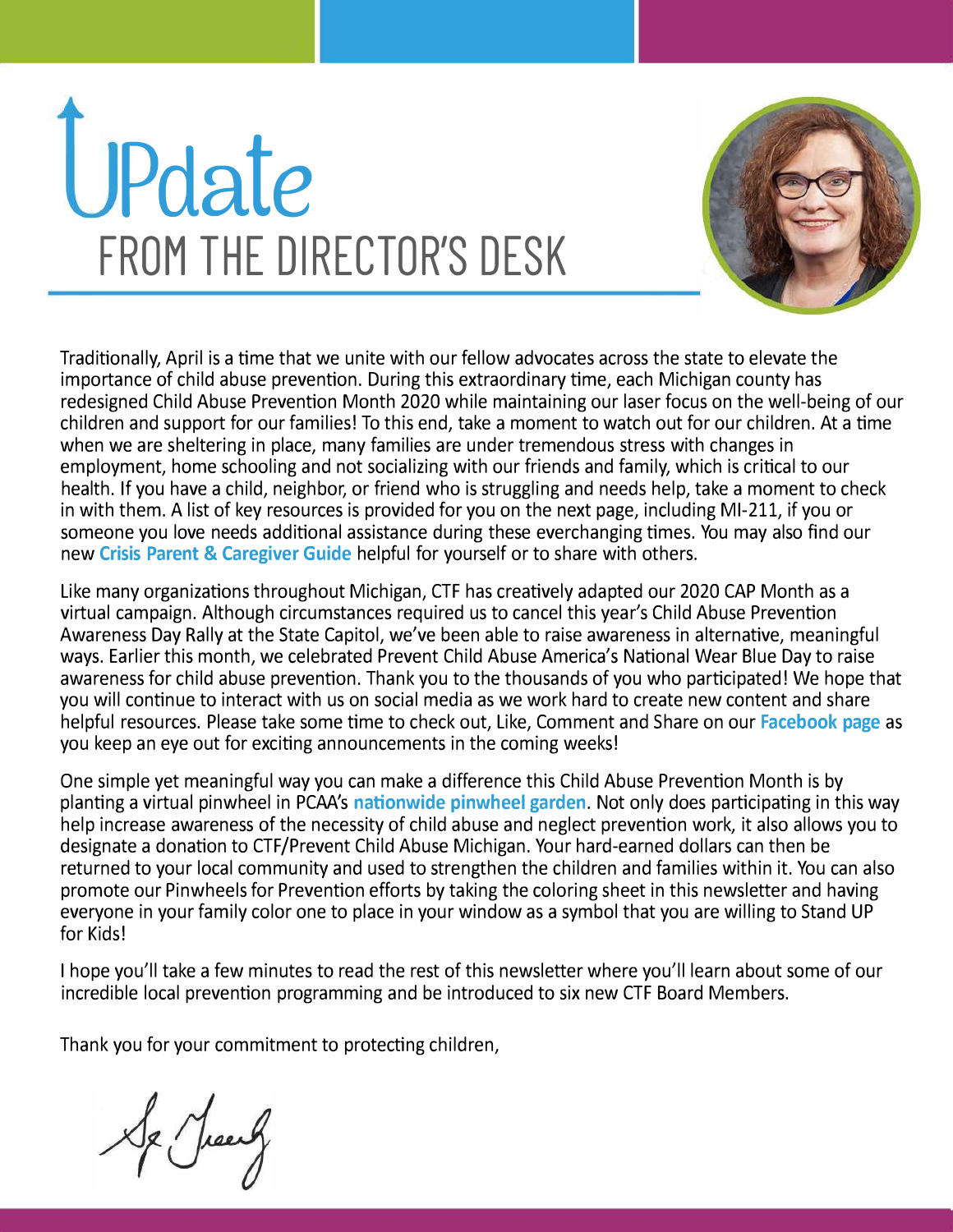# FOR IMMEDIATE ASSISTANCE

CHILD ABUSE & NEGLECT HOTLINE 1-855-444-3911

DISASTER DISTRESS HELPLINE 1-800-985-5990

NATIONAL DOMESTIC VIOLENCE HOTLINE 1-800-799-7233

MICHIGAN CORONAVIRUS HOTLINE 1-888-535-6136 or COVID19@MICHIGAN.GOV

## MICHIGAN 2-1-1

*A one-stop connection to thousands of local agencies and resources that can help-24 hours a day,* 7 *days a week.* 

## Call 211 or Text your ZIP Code to 898211

## [Chat Online - Click Here](https://www.mi211.org/)

## SUBSTANCE ABUSE & MENTAL HEALTH SERVICES ADMINISTRATION HOTLINE 1-800-985-5990 or Text TalkWithUs to 66746



800-CHILDREN | CTFINFO@MICHIGAN.GOV

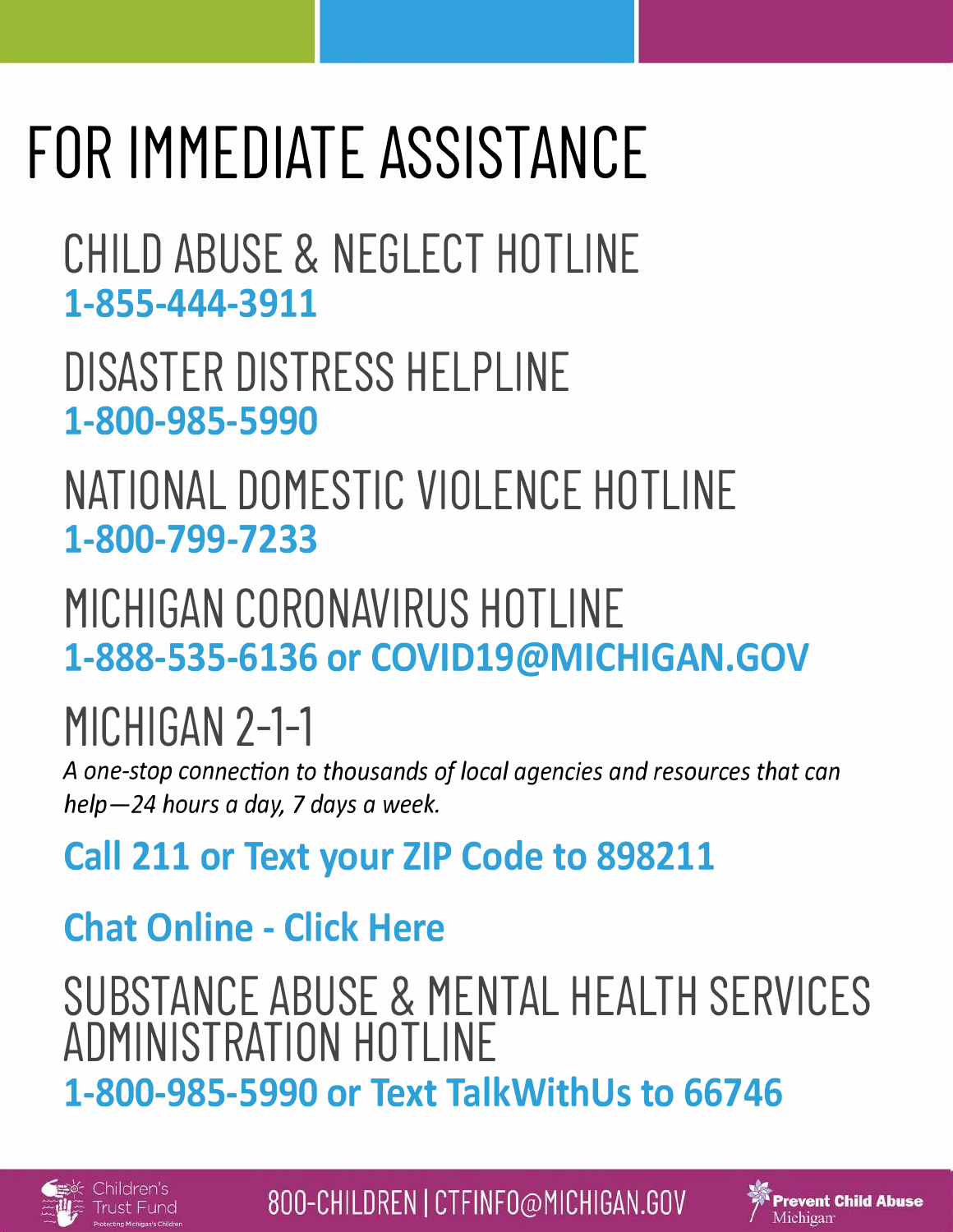## CTF WELCOMES NEW BOARD MEMBERS

**Children's Trust Fund - Michigan's Chapter of Prevent Child Abuse America** 



### **Amy Loepp, Board Chair Bloomfield Hills | Representing General Public**

President and owner of Tattrie Strategies; co-founder and president of Impact100 Oakland County. She holds a Masters in Business Administration from Central Michigan University.

**Tammy Bernier Saginaw | Representing Business Community** Owner and CEO of the Duperon Corporation and a member of the Child Abuse and Neglect

(CAN) Council Great Lakes Bay Region Board of Directors.





### **RabbiAmyBigman East Lansing | Representing Religious Community**

The Rabbi at Congregation Shaarey Zedek in East Lansing and the founder and past coordinator of the Interfaith Clergy Association of Greater Lansing (formerly the East Lansing Area Clergy Association).

### **JasonGold Dexter | Representing General Public**

President of GEM Advocacy Group; Dexter Schools Board of Education Trustee; member of United Way of Washtenaw and the Washtenaw County School Justice Partnership.





## **Kelle Ilitch**

## **Bloomfield Hills | Representing Parents**

Active board member for Ilitch Charities; member of the Detroit Children's Fund Board of Directors; actively involved in various charities bettering local communities in Detroit.

## **JillSimms**

## **Skandia | Representing Legal Community**

Assistant prosecuting attorney for the Marquette County Prosecutor's office and an instructor at the Northern Michigan University Regional Police Academy. She earned her Juris Doctor degree from Wayne State University.



## **New CTF Board members will be joining current members:**

*ofHealth&HumanServices EducaƟon*

## **Willie Dubas Sgt. Martin Miller <b>Orlando Todd**<br> *Labor Community* Michigan State Police Michigan Department

**Stanley Hannah Lauren Rakolta Kathleen Trott**<br> *Business Community Business Community Legal Community BusinessCommunity BusinessCommunity LegalCommunity*

*Michigan Department of* 

## *Michigan Department of Health & Human Services* **Bill Hardiman Alisande Shrewsbury David Zyble**<br>Michigan Department **Michigan Department of Business Community**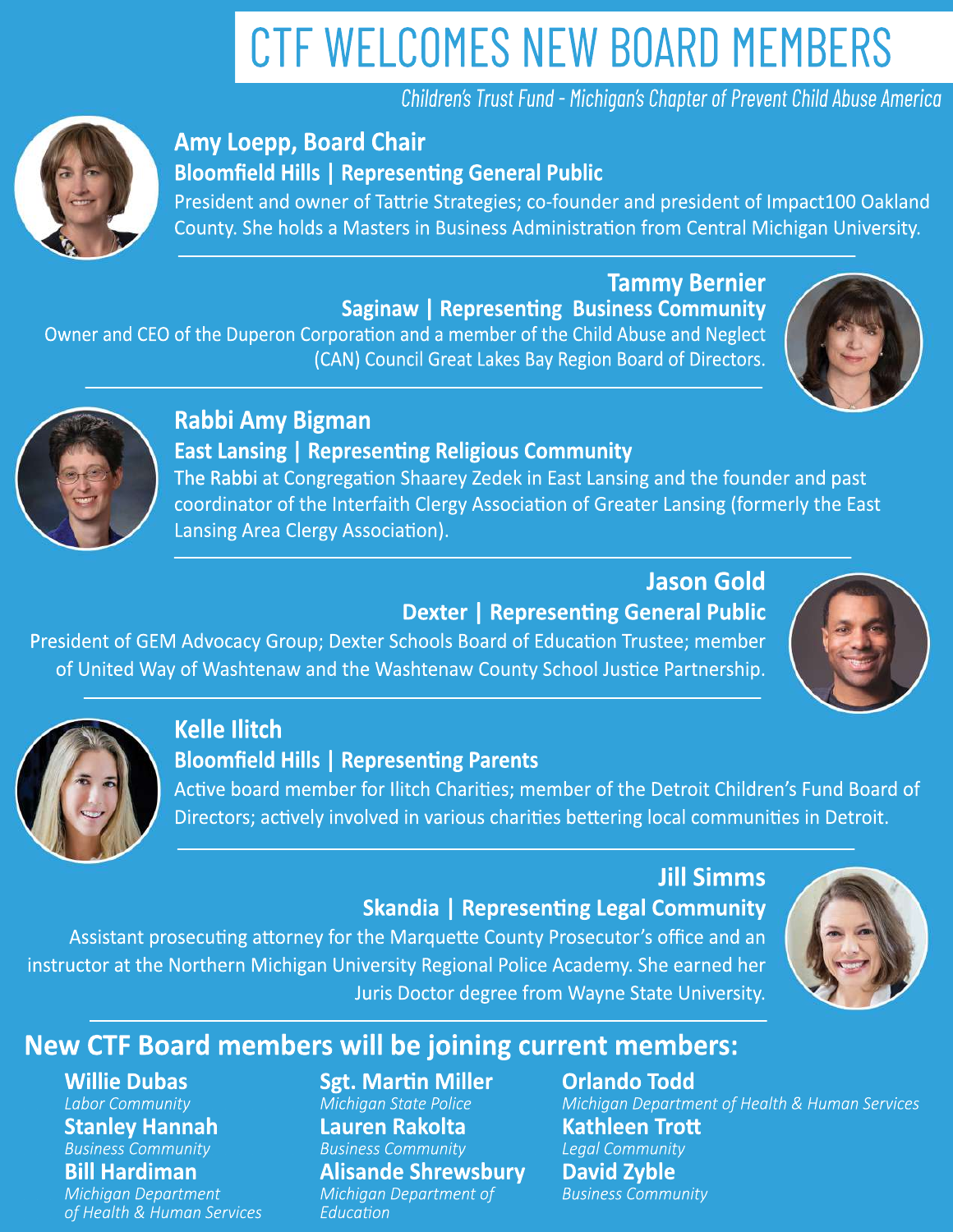# **PREVENTION PROGRAM SPOTLIGHT**

## **BIG BROTHERS BIG SISTERS OF METROPOLITAN DETROIT CTF DIRECT SERVICE GRANTEE**

Formed in 1974 with the merger of five local Big Brother Big Sister organizations from throughout metro Detroit, Big Brothers Big Sisters of Metropolitan Detroit is the largest one-to-one evidence-based mentoring organization in Southeast Michigan, serving nearly 1,000 youth annually with site and community-based mentoring programs. All programming is rooted in evidence-based practices and the mentoring model is certified by multiple federal government departments as an effective evidence-based model in realizing positive outcomes for youth.

BBBSMD provides secondary child abuse and neglect services for families by providing community-based mentors to youth who have a parent that is currently incarcerated. Mentors meet often with their assigned youth to engage in support and activities designed to positively develop social and emotional competence within the youth. Mentors also provide brief respite periods for the parent of each child by engaging them in activities outside of the home. Additionally, BBBSMD offers training in the Strengthening Families model to parents and mentors through their local Child Abuse and Neglect Council. This training ensures that both the parent and the mentor are fully informed on the Strengthening Families framework and able to apply it in their daily interactions with the involved youth. Due to the passion and dedication of BBBSMD employes and supporters,



many Metro Detroit families and children are thriving through a better understanding of child development, effective communication, and appropriate strategies for mediating challenging behaviors.

We are deeply saddened by the loss of one of BBBSMD and CTF's fiercest champions for children due to COVID-19. Dorothy Pugh (pictured above) made a tremendous positive impact with during her life by investing her passion, time, and talents in helping families and children of Detroit. It has always been clear to CTF that Dorothy was vital to her organization's efforts to prevent child abuse and neglect by strengthening families. We're grateful for Dorothy's impactful work during her life and hope her passion will continue to inspire many others to Stand UP for children. Our heartfelt condolences go out to Dorothy Pugh's family and to Big Brothers and Big Sisters of Metropolitan Detroit.

**To learn more about this organization, donate, or get involved, visit: [bbbsdetroit.org](https://www.bbbsdetroit.org/) or follow them on Facebook [here.](https://www.facebook.com/BBBSMetroDetroit/)** 

## **CRAWFORD/ROSCOMMON CHILD PROTECTION COUNCIL CTF LOCAL COUNCIL**



The mission of the Child Protection Council is to improve the quality of life for children and families in Crawford and Roscommon Counties. Partnering with other local organizations, they focus on topics such as safe sleeping habits, carseat safety and bringing awareness to child abuse and neglect.

This April, Crawford/Roscommon CPC is creatively engaging the community (from a distance) in Child Abuse Prevention Month virtually through "Pinny Pinwheel," the organization's newest spokesperson. Council Coordinator Tammy Tyler traversed the community to photograph Pinny in several undiscolsed locations (while practicing strict social distancing, of course). Throughout the month, CRCPC has been posting these pictures to their Facebook page and asking followers to guess Pinny's location for a chance to win a gift card to local establishments.

We love Pinny and the creativity that brought him to life, as well as the fun way support to local businesses while engaging the community in prevention awareness.

**To learn more about this organization, donate, or get involved, email crcpc@mail.com To check in with Pinny Pinwheel, visit CRCPC's Facebook page [here](https://www.facebook.com/crawfordroscommoncountychildprotectioncouncil/).**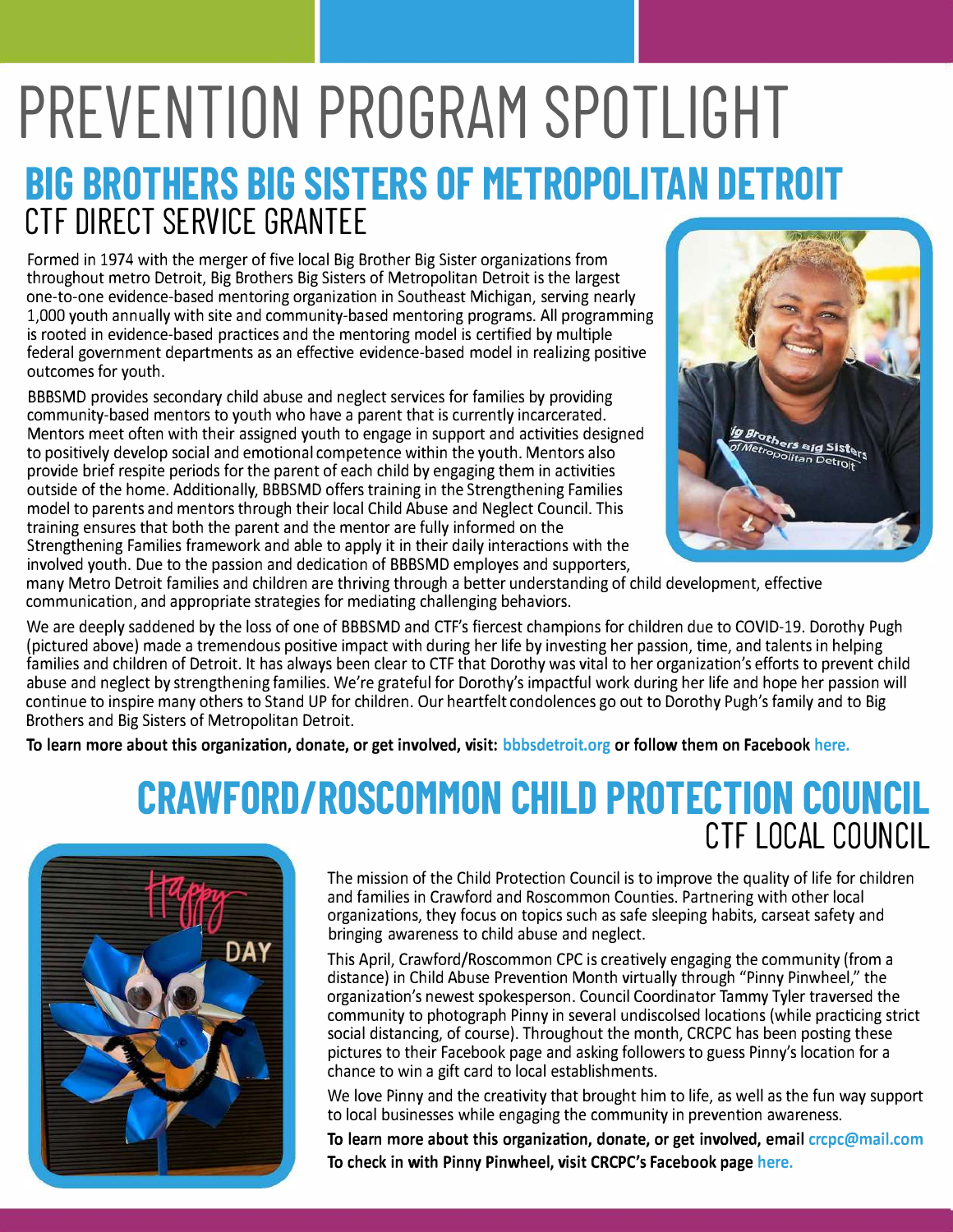# **GET INVOLVED**

## BUILDING RESILIENCE IN OURSELVES & OUR COMMUNITIES WEBINAR

We've partnered with the Early Childhood Investment Corporation (ECIC) to host a free webinar April 30, 2020 from 1:00PM - 2:15 PM EDT. Join speakers Heidi Coggins and Evi Lindquist for a meaningful discussion about strategies to strengthen our collective community resiliency and how you can connect with your local CAN council to support their efforts in keeping children safe. Space is limited to the first 50 registrants - sign up here today!

## **VIRTUAL PINWHEEL GARDEN**

While we aren't able to plant physical pinwheel gardens throughout the state, we have the opportunity to plant virtual pinwheels! Prevent Child Abuse America has launched a nationwide Virtual Pinwheel Garden you can access here. This serves as both a CAP Month awareness tool a fundraising opportunity for CTF as each pinwheel planted can be designated to state PCA chapters. Help us cover Michigan in pinwheels!

## ANNUAL SIGNATURE AUCTION UPDATE

With the safety and well-being of all involved in mind, we have decided to postpone our 18th Annual Signature Auction Event. We are currently working to secure a new date this fall. Please stay tuned for more information.

## **TAX CAMPAIGN**

The tax deadline has been extended to July 15th which allows you additional time to contribute to the strengthening of our children and families across Michigan by donating any portion of your State Income Tax Return to CTF! To Stand Up for Kids in this way, simply utilize Line 22 when completing your Ml-1040 as well as the Michigan Charitable Contribution Form 4642.

# **STAY IN TOUCH!**







800-CHILDREN | CTFINFO@MICHIGAN.GOV

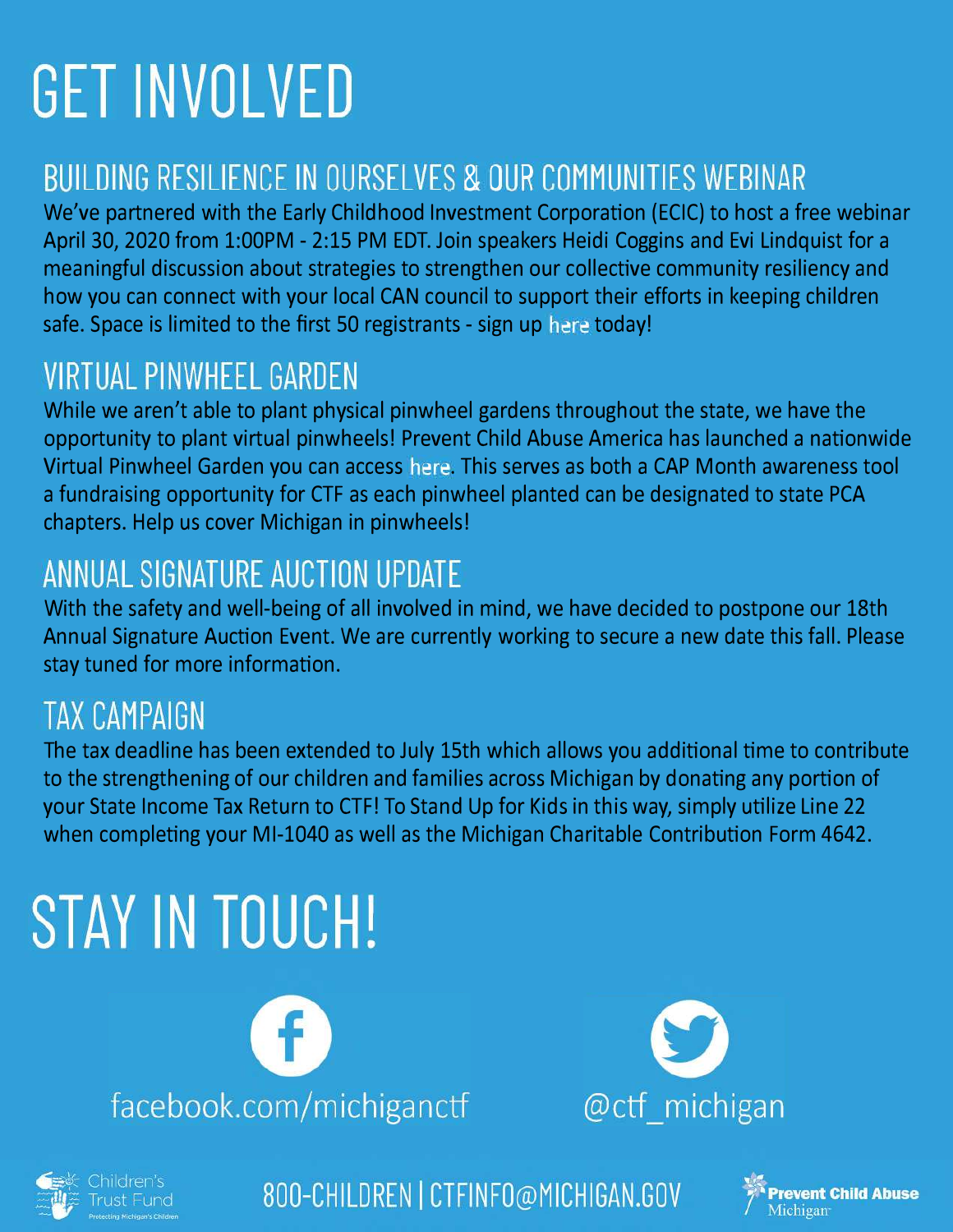# **THANK YOU**



A huge thank you to everyone who has participated in any of our Child Abuse Prevention Month celebrations! We're so encouraged by your committment to Stand UP for Michigan's Kids!

Please be aware that our office is closed until further notice and we are not available by phone. If you need to contact CTF, please send an email to ctfinfo@michigan.gov.